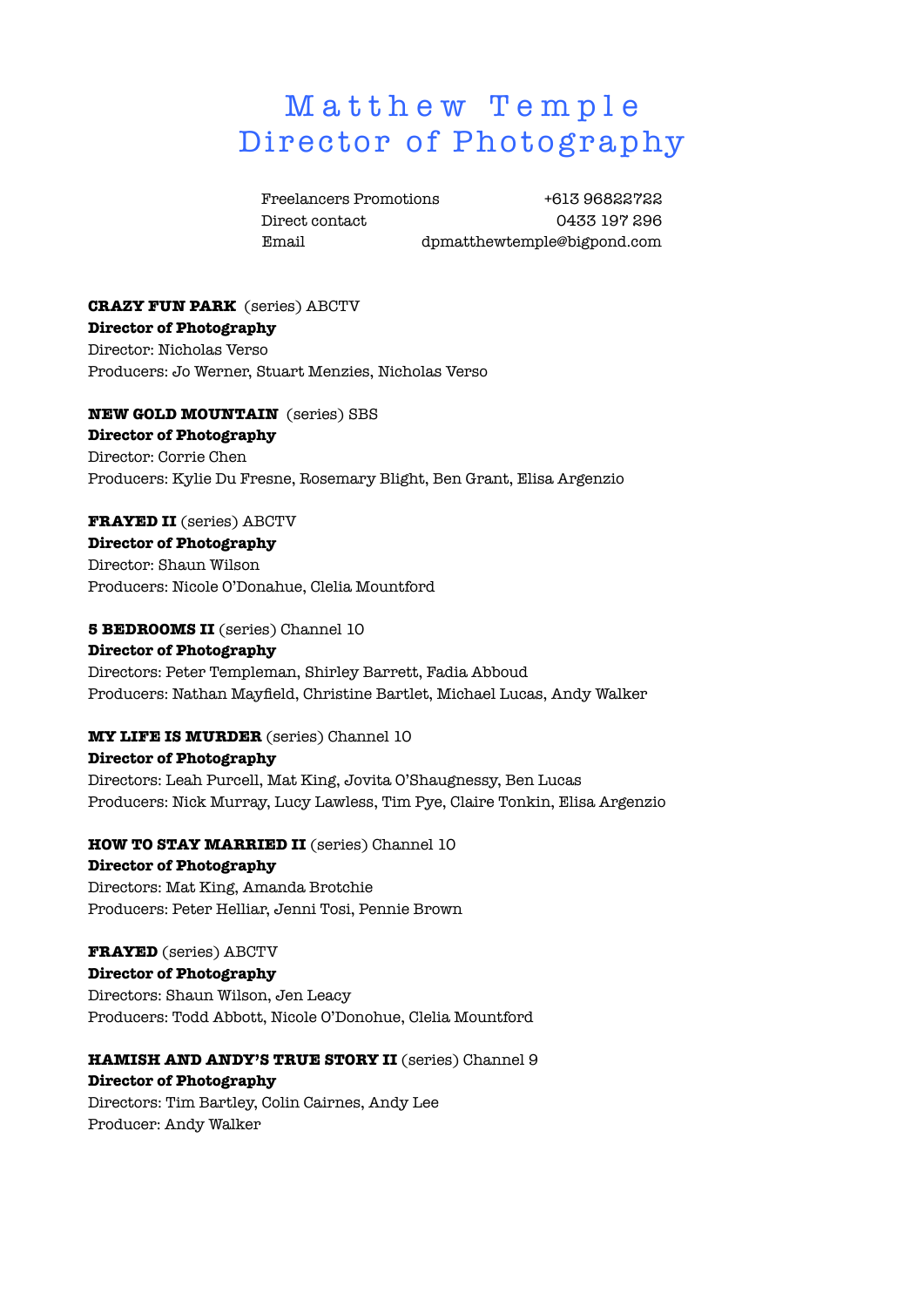**DEAD LUCKY** (series) SBS **Director of Photography** Director: David Caesar Producers: Ellie Beaumont, Drew Proffitt, Diane Haddon

**HAMISH AND ANDY'S TRUE STORY** (series) Channel 9

**Director of Photography** Directors: Wayne Hope, Tim Bartley, Sian Davies Producer: Andy Walker

**GET KRACK!N** (series) ABCTV **Director of Photography** (location) Director: Hayden Guppy Producer: Tamasin Simpkin

**ODDLANDS** (feature) ABCTV **Director of Photography** Director: Bruce Gladwin Producers: Stephen Corvini, Alice Nash

### **WATCH OUT FOR AUSTRALIANS** (short)

**Director of Photography** Director: Steven Arriagada Producers: Steven Arriagada, Bryan Chau, Michael Bates

### **THE EDGE OF THE BUSH** (series) ABCTV

**Director of Photography** Director: Kate McCartney Producer: Andy Walker

### **PLEASE LIKE ME IV** (series) ABCTV

### **Director of Photography**

Directors: Matthew Saville & Josh Thomas Producers: Todd Abbott & Josh Thomas

## **FANCY BOY** (series) ABCTV

**Director of Photography** Director: Colin Cairnes Producers: Nicole Minchin & Stuart Menzies

**PLEASE LIKE ME III** (series) ABCTV **Director of Photography** Directors: Matthew Saville & Josh Thomas Producers: Todd Abbott & Josh Thomas

**PLEASE LIKE ME II** (series) ABCTV **Director of Photography** Director: Matthew Saville Producers: Todd Abbott & Josh Thomas